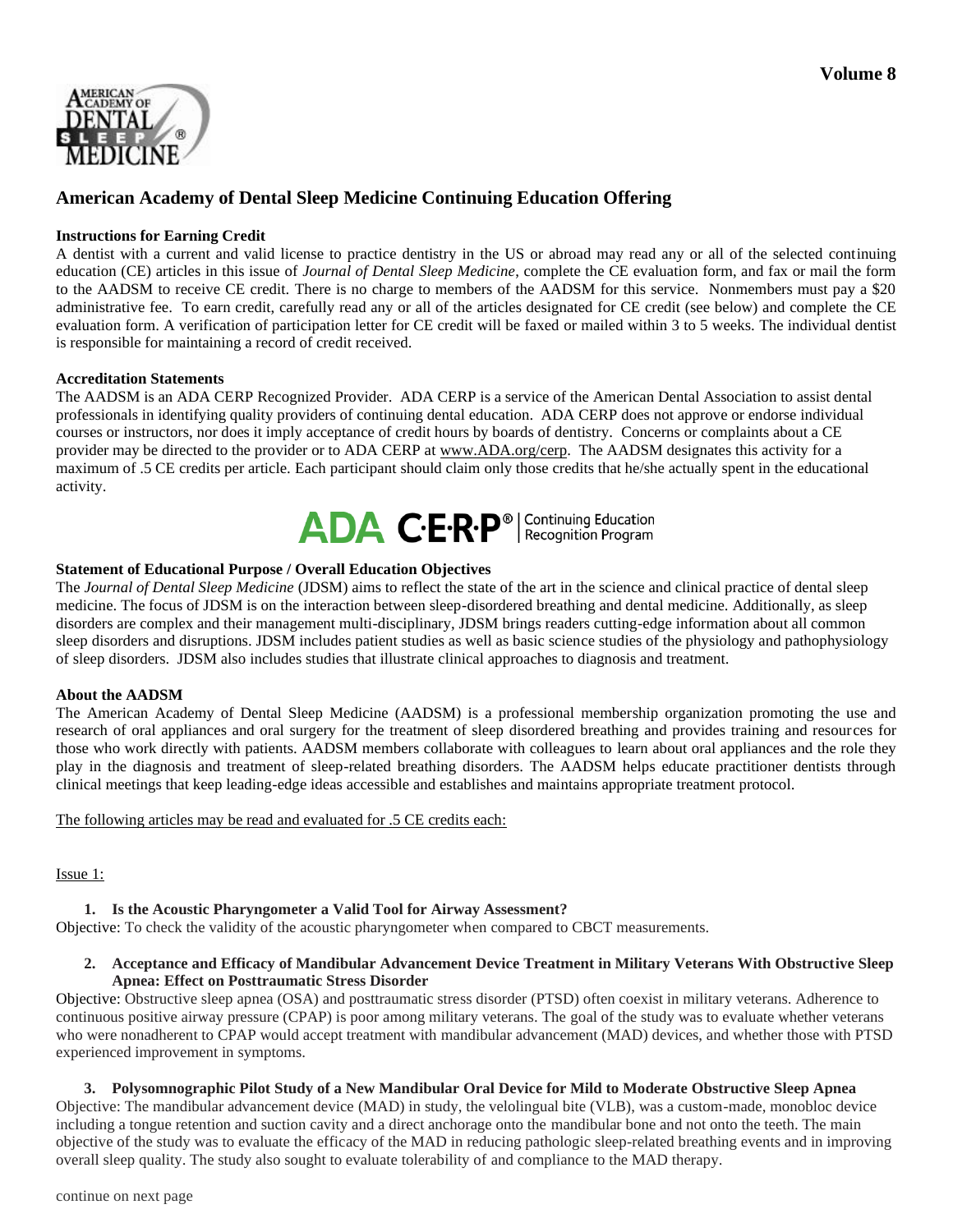### **4. Adherence of Mandibular Advancement Device for Obstructive Sleep Apnea in a Veteran Population**

Objective: To determine the adherence rate of a custom-fit mandibular advancement device (MAD), and the factors that may affect this adherence within a veteran population with obstructive sleep apnea (OSA).

### **5. Comparing Anterior Protrusive With Sibilant Phoneme Mandibular Positioning Techniques for Dental Sleep Appliances in Managing Obstructive Sleep Apnea: A Retrospective Study**

Objective: The objective of this study is to compare the differences in mandibular protrusion between anterior protrusive and sibilant phoneme mandibular positioning techniques for dental sleep appliance therapy.

Issue 2:

**1. Validation of a Novel Trial Oral Appliance Protocol Versus a Conventional Custom Oral Appliance Protocol for the Treatment of Obstructive Sleep Apnea**

Objective: The goal of the study is to compare the treatment response achieved with a trial oral appliance (OA) to that obtained with a custom OA.

Issue 3:

**1. Adenoid Hypertrophy in Pediatric Sleep Disordered Breathing and Craniofacial Growth: The Emerging Role of Dentistry**

Objective: Summarize and synthesize the most recent evidence about adenoid hypertrophy, impact on craniofacial growth, role in sleep disordered breathing, and effects of treatment.

Issue 4:

**1. A Novel Use of Complete Denture Prosthesis as Mandibular Advancement Device in the Treatment of Obstructive Sleep Apnea in Edentulous Subjects**

Objective: Mandibular advancement devices have been used to efficiently treat mild to moderate obstructive sleep apnea by effecting a forward positioning of the tongue- mandible complex and a resultant increase in oropharyngeal volume. These devices are essentially tooth anchored and hence, work well in dentate patients. However, it is difficult to anchor such devices in an edentate mouth. This clinical study presents a case series on use of complete dentures modified to function as mandibular advancement device.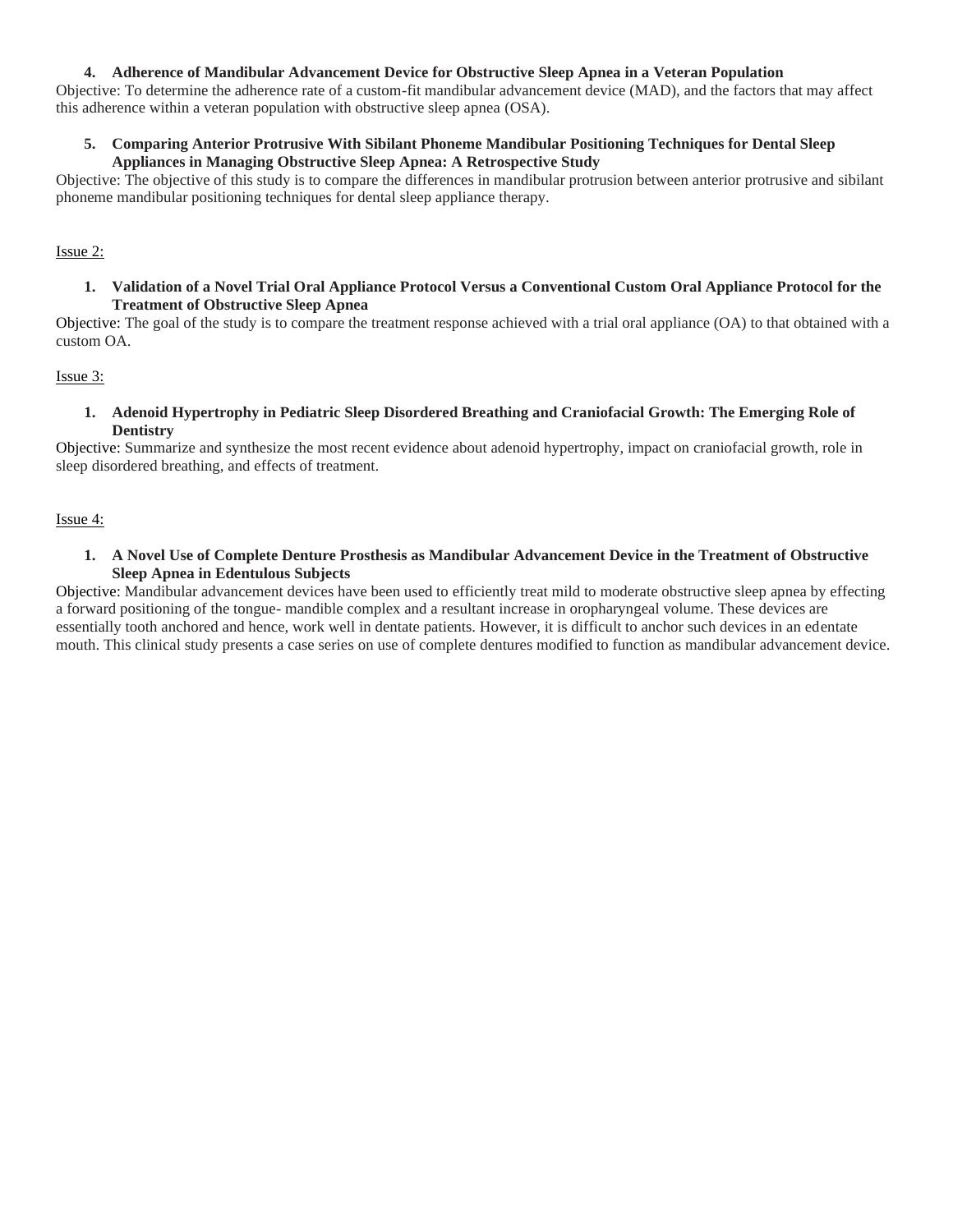## **Volume 8 CE Evaluation Form**

Please use the following scale: 5 = Strongly Agree, 4 = Agree, 3 = Unsure, 2 = Disagree, 1 = Strongly Disagree

| <b>Educational</b><br><b>Assessment</b>                                                | <b>Issue 1</b><br><b>Article 1</b> | <b>Issue 1</b><br><b>Article 2</b> | <b>Issue 1</b><br><b>Article 3</b> | <b>Issue 1</b><br><b>Article 4</b> | <b>Issue 1</b><br><b>Article 5</b> | <b>Issue 2</b><br><b>Article 1</b> | <b>Issue 3</b><br><b>Article 1</b> | <b>Issue 4</b><br><b>Article 1</b> |
|----------------------------------------------------------------------------------------|------------------------------------|------------------------------------|------------------------------------|------------------------------------|------------------------------------|------------------------------------|------------------------------------|------------------------------------|
| I learned something<br>new that was<br>important                                       | 5 4 3 2 1                          | 5 4 3 2 1                          | 5 4 3 2 1                          | 5 4 3 2 1                          | 5 4 3 2 1                          | 5 4 3 2 1                          | 5 4 3 2 1                          | 5 4 3 2 1                          |
| I verified some<br>important information                                               | 5 4 3 2 1                          | 5 4 3 2 1                          | 5 4 3 2 1                          | 5 4 3 2 1                          | 5 4 3 2 1                          | 5 4 3 2 1                          | 5 4 3 2 1                          | 5 4 3 2 1                          |
| I plan to discuss this<br>information with<br>colleagues                               | 5 4 3 2 1                          | 5 4 3 2 1                          | 5 4 3 2 1                          | 5 4 3 2 1                          | 5 4 3 2 1                          | 5 4 3 2 1                          | 5 4 3 2 1                          | 5 4 3 2 1                          |
| I plan to seek more<br>information on this<br>topic                                    | 5 4 3 2 1                          | 5 4 3 2 1                          | 5 4 3 2 1                          | 5 4 3 2 1                          | 5 4 3 2 1                          | 5 4 3 2 1                          | 5 4 3 2 1                          | 5 4 3 2 1                          |
| My attitude about this<br>topic changed in some<br>way                                 | 5 4 3 2 1                          | 5 4 3 2 1                          | 5 4 3 2 1                          | 5 4 3 2 1                          | 5 4 3 2 1                          | 5 4 3 2 1                          | 5 4 3 2 1                          | 5 4 3 2 1                          |
| This information is<br>likely to impact my<br>practice                                 | 5 4 3 2 1                          | 5 4 3 2 1                          | 5 4 3 2 1                          | 5 4 3 2 1                          | 5 4 3 2 1                          | 5 4 3 2 1                          | 5 4 3 2 1                          | 5 4 3 2 1                          |
| I understood what the<br>authors were trying to<br>say                                 | 5 4 3 2 1                          | 5 4 3 2 1                          | 5 4 3 2 1                          | 5 4 3 2 1                          | 5 4 3 2 1                          | 5 4 3 2 1                          | 5 4 3 2 1                          | 5 4 3 2 1                          |
| I was able to interpret<br>the tables/figures (if<br>applicable)                       | 5 4 3 2 1                          | 5 4 3 2 1                          | 5 4 3 2 1                          | 5 4 3 2 1                          | 5 4 3 2 1                          | 5 4 3 2 1                          | 5 4 3 2 1                          | 5 4 3 2 1                          |
| The presentation of the<br>article enhanced my<br>ability to read and<br>understand it | 5 4 3 2 1                          | 5 4 3 2 1                          | 5 4 3 2 1                          | 5 4 3 2 1                          | 5 4 3 2 1                          | 5 4 3 2 1                          | 5 4 3 2 1                          | 5 4 3 2 1                          |

\_\_\_\_\_\_\_\_\_\_\_\_\_\_\_\_\_\_\_\_\_\_\_\_\_\_\_\_\_\_\_\_\_\_\_\_\_\_\_\_\_\_\_\_\_\_\_\_\_\_\_\_\_\_\_\_\_\_\_\_\_\_\_\_\_\_\_\_\_\_\_\_\_\_\_\_\_\_\_\_\_\_\_\_\_\_\_\_\_\_\_\_\_\_\_\_\_\_\_\_\_\_\_\_ \_\_\_\_\_\_\_\_\_\_\_\_\_\_\_\_\_\_\_\_\_\_\_\_\_\_\_\_\_\_\_\_\_\_\_\_\_\_\_\_\_\_\_\_\_\_\_\_\_\_\_\_\_\_\_\_\_\_\_\_\_\_\_\_\_\_\_\_\_\_\_\_\_\_\_\_\_\_\_\_\_\_\_\_\_\_\_\_\_\_\_\_\_\_\_\_\_\_\_\_\_\_\_\_

\_\_\_\_\_\_\_\_\_\_\_\_\_\_\_\_\_\_\_\_\_\_\_\_\_\_\_\_\_\_\_\_\_\_\_\_\_\_\_\_\_\_\_\_\_\_\_\_\_\_\_\_\_\_\_\_\_\_\_\_\_\_\_\_\_\_\_\_\_\_\_\_\_\_\_\_\_\_\_\_\_\_\_\_\_\_\_\_\_\_\_\_\_\_\_\_\_\_\_\_\_\_\_\_ \_\_\_\_\_\_\_\_\_\_\_\_\_\_\_\_\_\_\_\_\_\_\_\_\_\_\_\_\_\_\_\_\_\_\_\_\_\_\_\_\_\_\_\_\_\_\_\_\_\_\_\_\_\_\_\_\_\_\_\_\_\_\_\_\_\_\_\_\_\_\_\_\_\_\_\_\_\_\_\_\_\_\_\_\_\_\_\_\_\_\_\_\_\_\_\_\_\_\_\_\_\_\_\_

#### **Additional comments and/or feedback:** \_\_\_\_\_\_\_\_\_\_\_\_\_\_\_\_\_\_\_\_\_\_\_\_\_\_\_\_\_\_\_\_\_\_\_\_\_\_\_\_\_\_\_\_\_\_\_\_\_\_\_\_\_\_\_\_\_\_\_\_\_\_\_\_\_\_\_\_\_\_

**What changes, if any, do you plan to make in your practice as a result of these articles?** \_\_\_\_\_\_\_\_\_\_\_\_\_\_\_\_\_\_\_\_\_\_\_\_\_\_\_\_\_